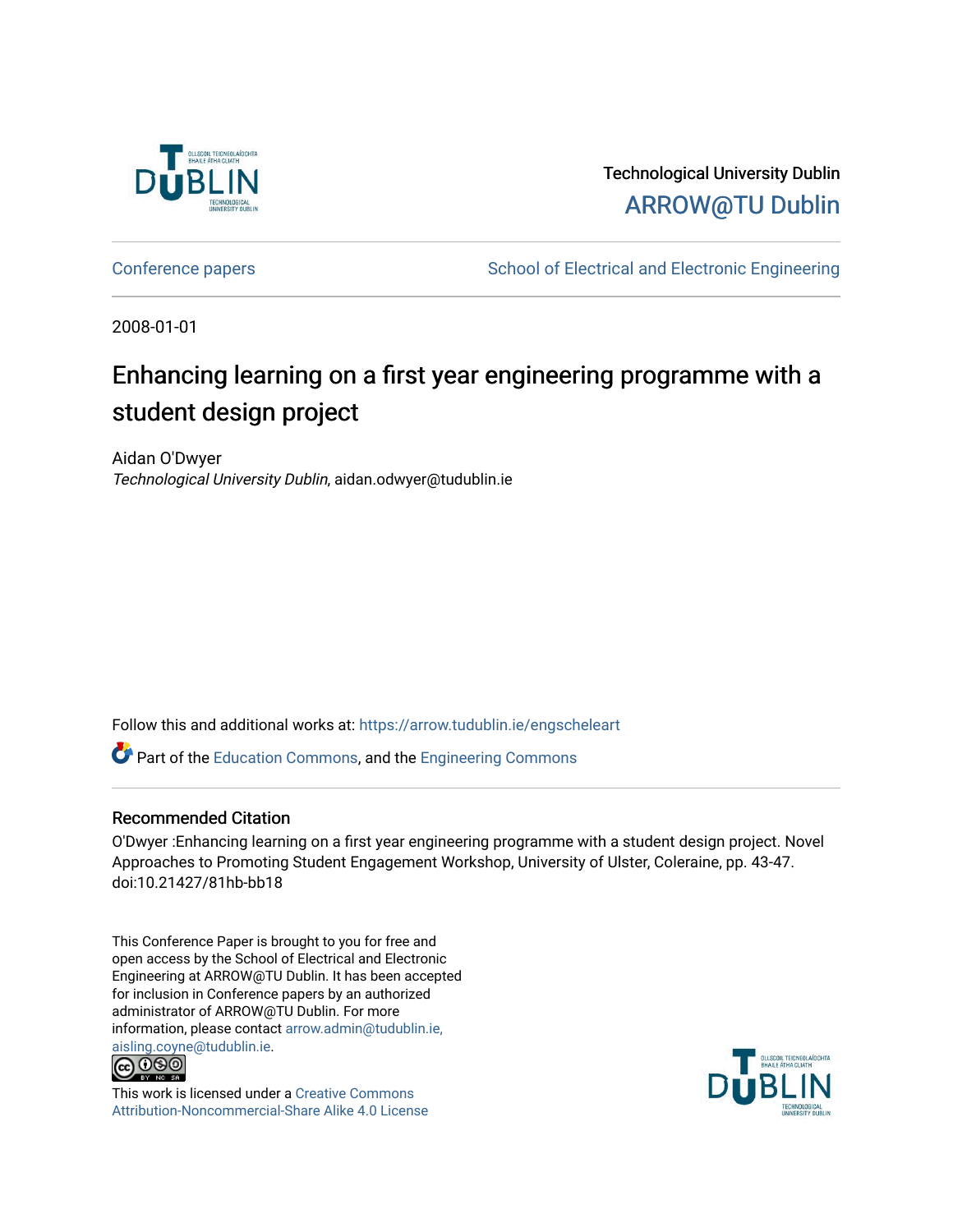# **Enhancing learning on a first year engineering programme with a student design project**

Aidan O'Dwyer, School of Electrical Engineering Systems, DIT, Kevin St., Dublin 8. aidan.odwyer@dit.ie

This contribution reports on, and evaluates, the use of a design project for enhancing student learning on a first year module in electrical engineering at Dublin Institute of Technology. The project objective, as outlined to the students, was to design and build a, possibly innovative, everyday device that can generate electricity from sources of "free energy", so as to encourage first year engineering students to use their natural design creativity in a freeform, brainstorming manner. The project allows students to further develop their academic interests, assists student retention and facilitates student interaction, among other advantages. The work encourages students to appreciate that engineering is a creative activity, and helps bring some excitement and fun to the first year experience.

#### **Introduction to the undergraduate programme**

The learning method is used with students on the Electrical Systems subject in the first year of a three-year, level 7, degree programme in Electrical Engineering. In the Republic of Ireland, candidates apply for such programmes (in common with all higher education programmes) through a national office, in which points are given for examination results in six subjects taken in the *Leaving Certificate* (the terminal examination at second level education), or equivalent. The maximum point score possible for a candidate is 600, with 55% of candidates scoring more than 300 points in 2007, for example (CAO, 2007a). Minimum points levels for programmes are set by student demand for the limited number of course places; in common with worldwide trends, student demand for technology courses is decreasing, leading to, for example, a minimum points level for the programme of 150 in 2007, with a median points level of 245 (CAO, 2007b). Though there is some debate as to whether the points scored by candidates in an examination process dominated by a terminal examination is the best predictor of subsequent success on an engineering programme, nevertheless it is clear that many, if not most, of the students entering the programme have lower academic ability when compared to their wider peer group.

In a typical year, 35 learners commence the degree programme, the majority of which come directly from second-level education; there are a small number of students who are mature learners (categorised as students over 23 years of age in the Republic of Ireland) and a further small group of international students.

Finally, in the Republic of Ireland, Level 7 programmes are distinguished from Level 8 programmes, which in Engineering are four years in duration, require a much higher minimum standard in Mathematics at the Leaving Certificate examination (or equivalent) and allow successful graduates to work directly for chartered membership of engineering professional bodies. Successful Level 7 graduates in engineering may directly achieve associate (or equivalent) membership of the professional bodies.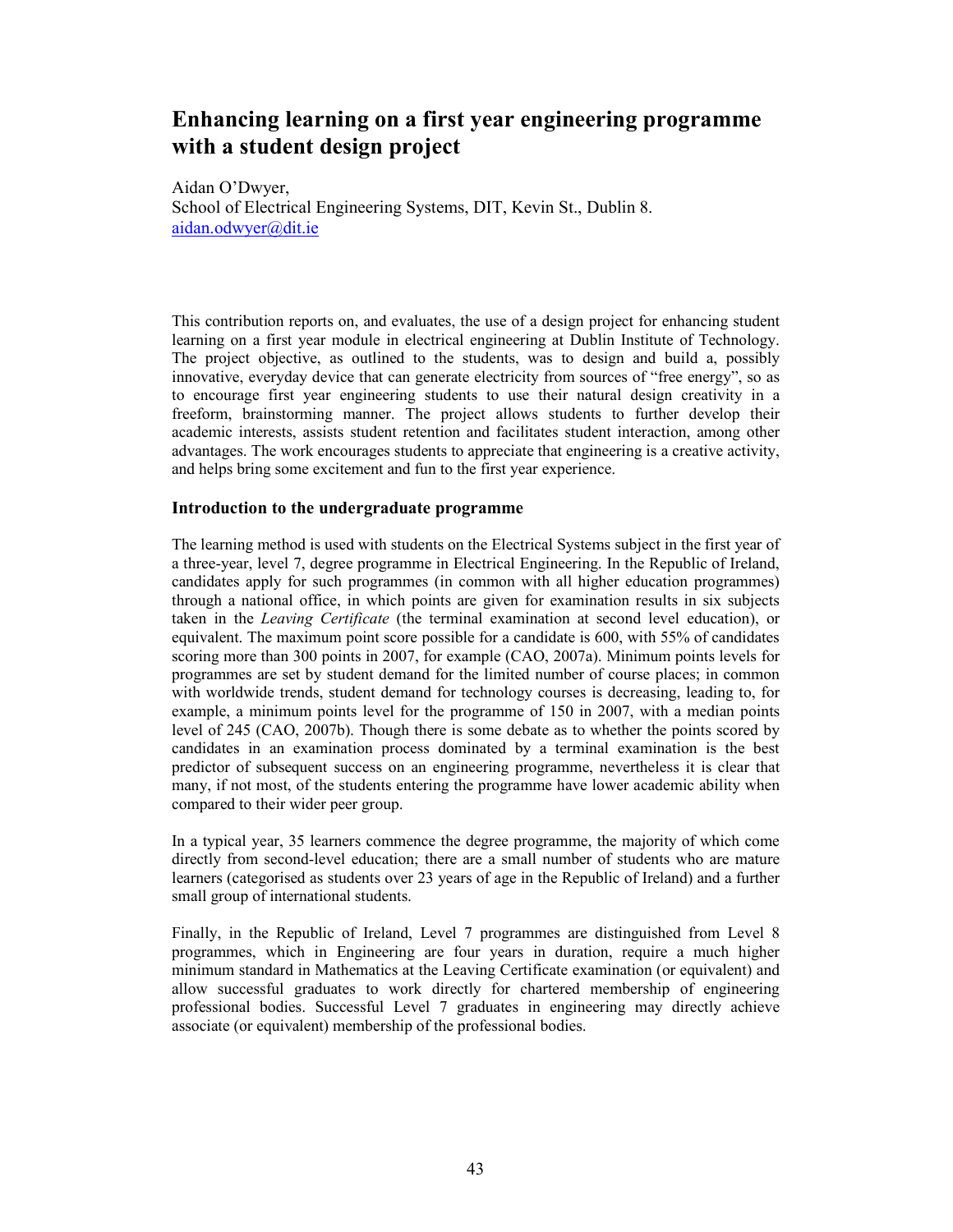#### **First year issues in engineering programmes**

There is increasing evidence of a gap between student expectation and experience of engineering programmes. In surveys conducted of incoming engineering students at Dublin Institute of Technology (DIT) from 2003 to 2005, the most popular reason for choosing an engineering programme was '*I was always interested in how things work*' (Conlon, 2007), followed by '*I am interested in designing things*', '*Engineering is a good career*' and '*I want to build things*'. This practical orientation of students is reinforced by responses to a question asking why students came to DIT specifically; the most popular response was '*DIT has a good reputation for engineering*' followed by '*DIT courses are more practical and applied*'. However, having attended their programme for an average of two months, 43% of students admitted that they had '*no clear understanding of what their course was about before they came to DIT*<sup>'</sup>, with many expressing surprise at the extent of the mathematical and scientific content of their programme. Such experiences are also documented by Edward (2002), among others, who suggests that incoming engineering students 'expect practicality and find abstraction ….expect physical construction and find mental reduction'.

In summary, many students choose to become engineers because they like the idea of inventing, designing, building and creating products. However, first year college experiences often involve theoretical study and didactic, 'follow the procedures', laboratories. It was our experience that total concentration on these (very necessary) aspects led to student disengagement and retention problems. These problems emerged first in the 1990's in the engineering programme that is the subject of this paper; Table 1 summarises the experience from 1991 to 1997, inclusive.

|                              | 1991 | '992 | 1993 | 1994 | -995            | 1996           | 1997 |
|------------------------------|------|------|------|------|-----------------|----------------|------|
| Number presenting for exam   | 62   | 88   |      | 32   | $\overline{10}$ | 08             |      |
| Number passing exam          |      | 20   | 32   | 46   | 30              | $\overline{4}$ | 30   |
| $%$ pass rate                | 29   | 23   | 28   |      | າາ              | 38             |      |
| % progression rate (overall) | 50   |      | 44   |      | 40              | ჂႩ             | 30.  |

Table 1: Assessment and progression statistics 1991-1997

Despite extensive efforts to encourage better student attendance and improve the learning environment, the progression rate only improved slowly in subsequent years, partly due to a gradual reduction in the number of students entering the programme after 1997.

A revised programme was introduced in 1997, with further revisions in 2002 and 2005. Since 2005, the author has had academic responsibility for the Electrical Systems subject, one of the central technical subjects in the first year of the programme. This subject is structured into two thirteen-week modules; in each module, students are scheduled for two hours of lectures and two hours of laboratories in the subject each week. The subject is assessed as follows:

- Terminal examination (50% of subject mark), held after the completion of the second module.
- Laboratory work (25% of the subject mark), assessed continuously over both semesters.
- Individual student project work (12.5% of the subject mark), assessed in the middle of the second module.
- Module 1 assessment (12.5% of the subject mark); this is an exclusively multiplechoice examination, held after the completion of the first module.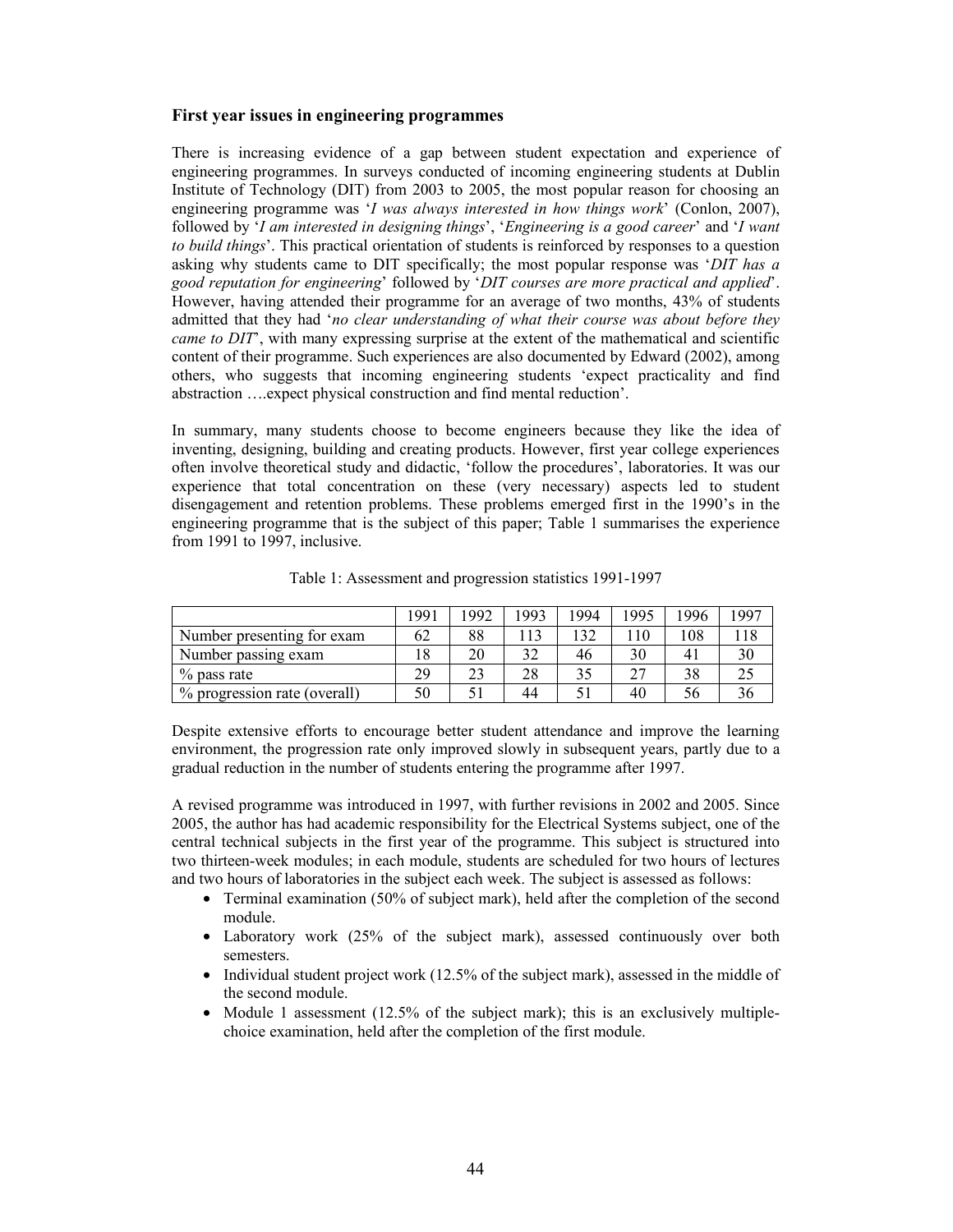# **Experiences of individual student project work**

The project objective, as outlined to the students, was to design and build a, possibly innovative, everyday device that can generate electricity from sources of "free energy". Students were given some background information (including a showing of the motivating 2006 Faraday lecture on DVD, which focuses on the necessity to develop renewable forms of energy), given real world instances of energy transfers and some examples of sources of "free energy" (an energy generating rucksack, a clockwork radio). The project could be done individually, or as part of a team of two persons. The project assessment (which took place towards the end of the module) was weighted as follows: originality (25%), hardware design and construction (40%), oral explanation (20%) and written explanation by means of a report of two pages maximum length (15%).

The learning objective was to encourage first year engineering students to use their natural design creativity in a freeform, brainstorming manner, with little formal guidance from the tutor. Participation was not mandatory, though strongly encouraged.

A flavour of the project work submitted is provided by the photographs in Figures 1 to 4, taken by the author, of four student projects in the 2007-8 academic year.



Figure 1: Mechanical to electrical energy. Students: J. Cope, V. Abromaitis

Figure 2: Energy from potatoes. Student: G. Smith

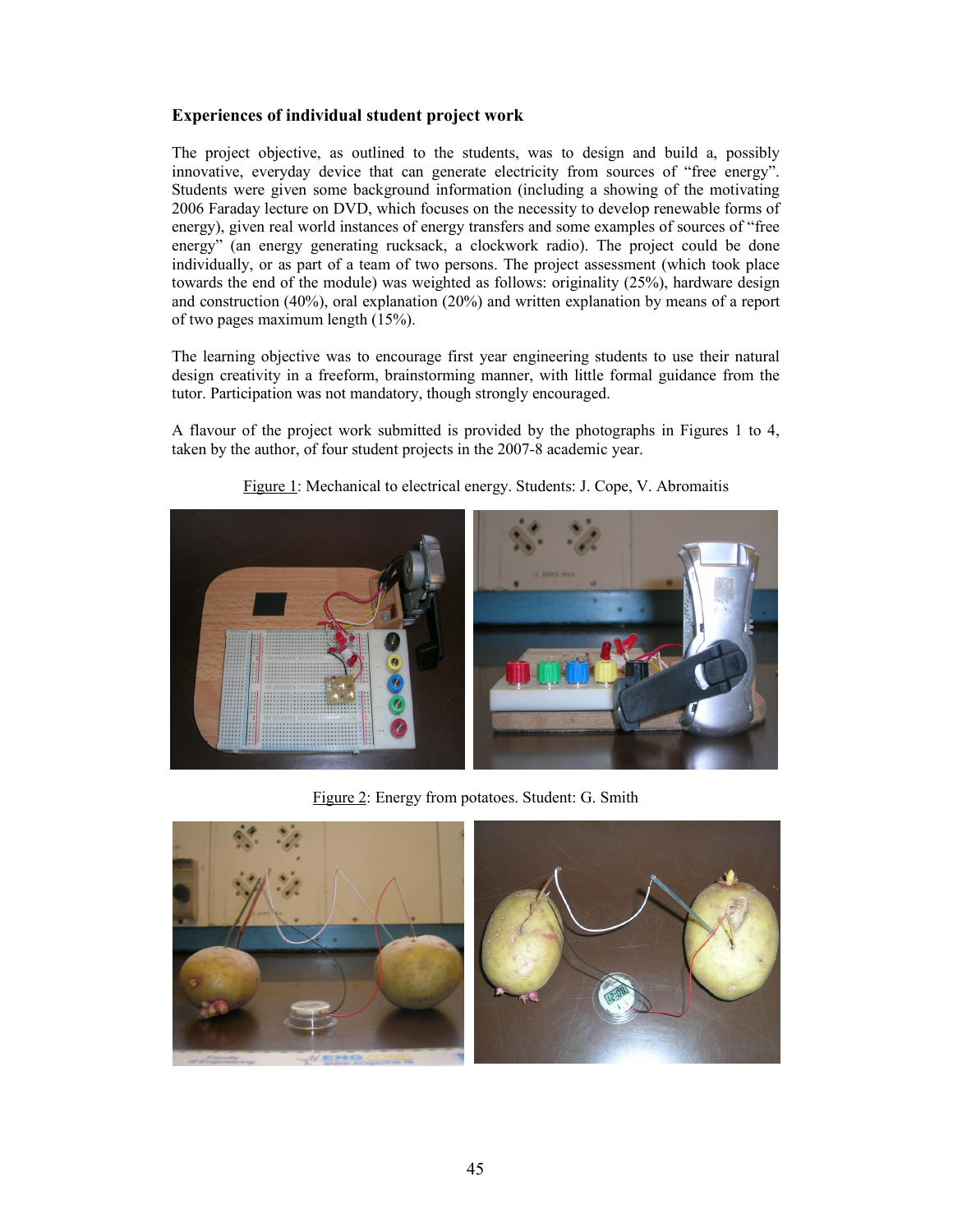Figure 3: Solar powered tractor. Student: N. Smith



Figure 4: Mini-hydro station. Student: S. Flanagan



# **Assessment and progression data**

Table 2 summarises assessment data for 2003-4 (prior to the introduction of the revised programme) and for the three academic years from 2005 (after the introduction of the revised programme).

|  |  | Table 2: Assessment and progression data 2003-4, 2005-2008 inc. |
|--|--|-----------------------------------------------------------------|
|  |  |                                                                 |

|                                          | 2003-4  | 2005-6 | 2006-7 | 2007-8         |
|------------------------------------------|---------|--------|--------|----------------|
| Number registered on programme           | 37      | 21     | 33     | 38             |
| Number who left before summer exam       | 5       |        |        | $\overline{4}$ |
| Number sitting summer exam               | 32      | 18     | 26     | 34             |
| Mean multiple-choice test mark           | no data | 39     | 43     | 44             |
| Mean mini-project mark                   | no data | 56     | 47     | 51             |
| Mean laboratory mark                     | no data | 53     | 54     | 65             |
| Mean exam mark                           | no data | 42     | 41     | 45             |
| Mean module mark                         | no data | 46     | 45     | 51             |
| Number – passed module $(1st attempt)$   | 20      | 11     | 14     | 26             |
| $\%$ pass rate (1 <sup>st</sup> attempt) | 63      | 61     | 54     | 77             |
| % progression rate (after supplemental)  | 88      | 61     | 65     | no data        |
| Median points on entry                   | 325     | 285    | 275    | 245            |